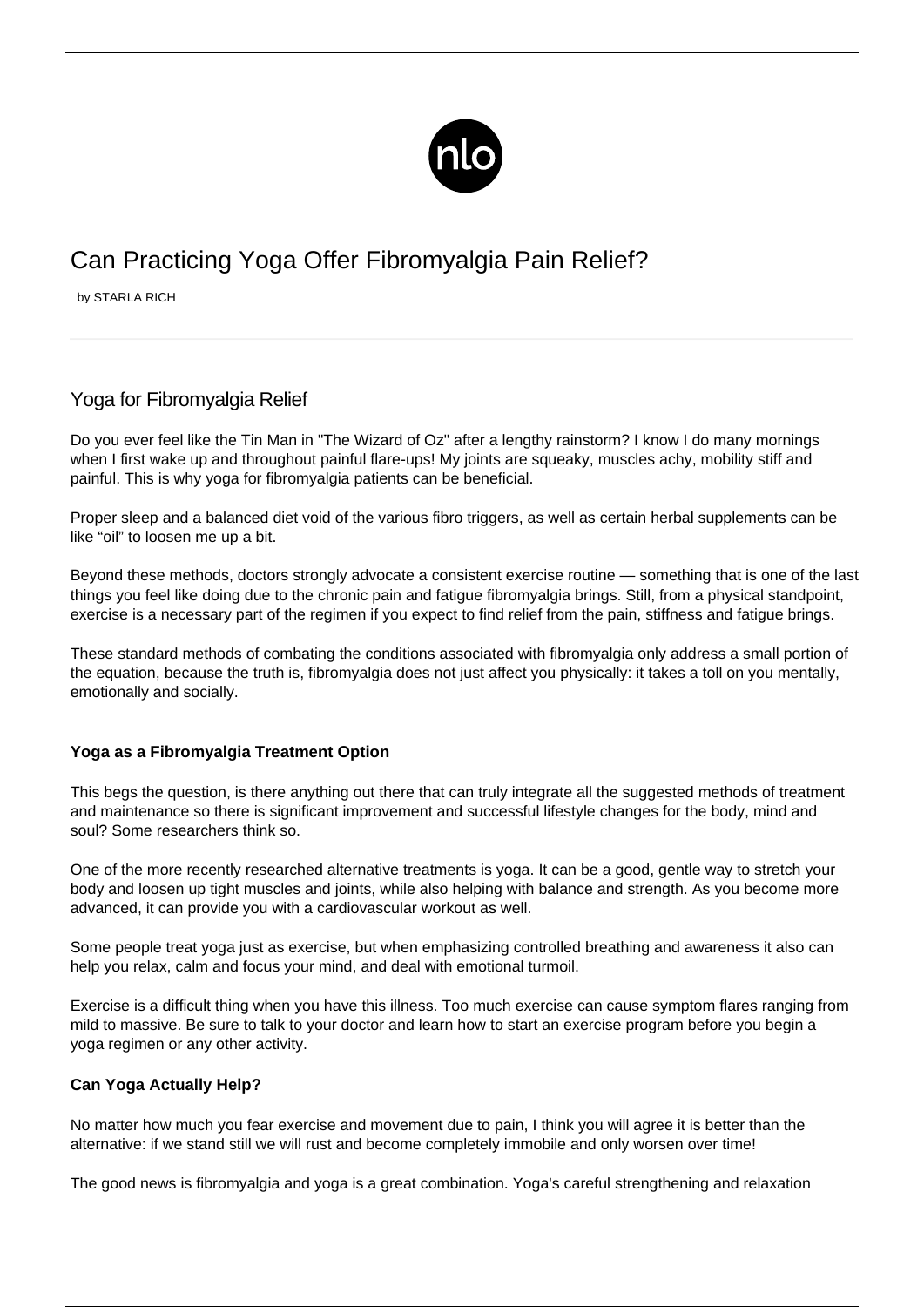techniques will help get your body moving, as well as helping to improve your mind, body, sleep and more.

Yoga differs from traditional exercise in that it is a whole-body experience using mind and body targeting of trigger points while developing healthier thoughts and mindset.

### **Yoga Do's and Don'ts**

Practice yoga on an empty stomach (at least two hours after eating) to avoid [fibromyalgia nausea.](/fibromyalgia-nausea/) Popular times to practice yoga are at sunrise or sunset and before bedtime.

If you are like me and many others in this fibro journey, mornings can be the worst part of the day because of morning stiffness. If you do desire to integrate yoga into your early morning routine, there are a few things you can do to prepare for a pleasant experience.

Take a warm bath, put on warm exercise clothing, and layer clothing to adjust with varying temperatures. Anything you can do to make your environment and experience more balanced is of benefit.

You may find productive for fibromyalgia and yoga is right before your evening meal, around four or five o'clock. Or, to really help you achieve a deeper sleep, practice right before bedtime. Just be gentle as too much activity at night can hinder sleep.

Develop a consistent yoga workout. Five or 10 minutes a day will be more beneficial for you than doing 20 minutes every other day, or 60 minutes once a week. Make it a part of your daily routine and don't allow anything to deter that.

#### **Other Considerations**

Consider it part of your morning ritual even if you vary in the degree of impact based on your level of pain. Increase yoga practice time as you are able.

Find something pleasant to focus on while you're practicing yoga: a favorite picture on the wall, a decorative focal point or a window — anything that invokes positive thoughts.

Don't practice yoga in your normal "work" environment where you might be looking into your kitchen thinking about cooking breakfast, or near your laundry area where there are clothes to be folded. Your place should be a quiet peaceful place with no distractions. Yoga's full benefit is the ability to concentrate on what you are experiencing in your body as well as your mind.

Your thoughts need to be clear during yoga practice. Below are some of the things you should be concentrating on:

- **Your breathing.** Take long, deep complete breaths through your nose.
- **Focusing on one spot.** Stare at a spot directly in front of you, or whichever direction your head is pointing for the posture.
- **Your body's alignment.** Be aware of what your body is doing. Is it balanced, equal on each side? Are you using the proper form for the pose?
- **Sensations in your body.** Are your muscles tighter on one side than the other? Are you feeling a good, comfortable stretch or are you pulling on your muscles too much?
- **Tightened stomach and Kegel muscles.** This is a little harder to accomplish but well worth the effort. You may only be able to hold these for a second of each pose at the beginning but keep trying to hold them longer.

Begin your yoga practice with warm-ups and end with relaxation for best results.

#### **Safety Measures**